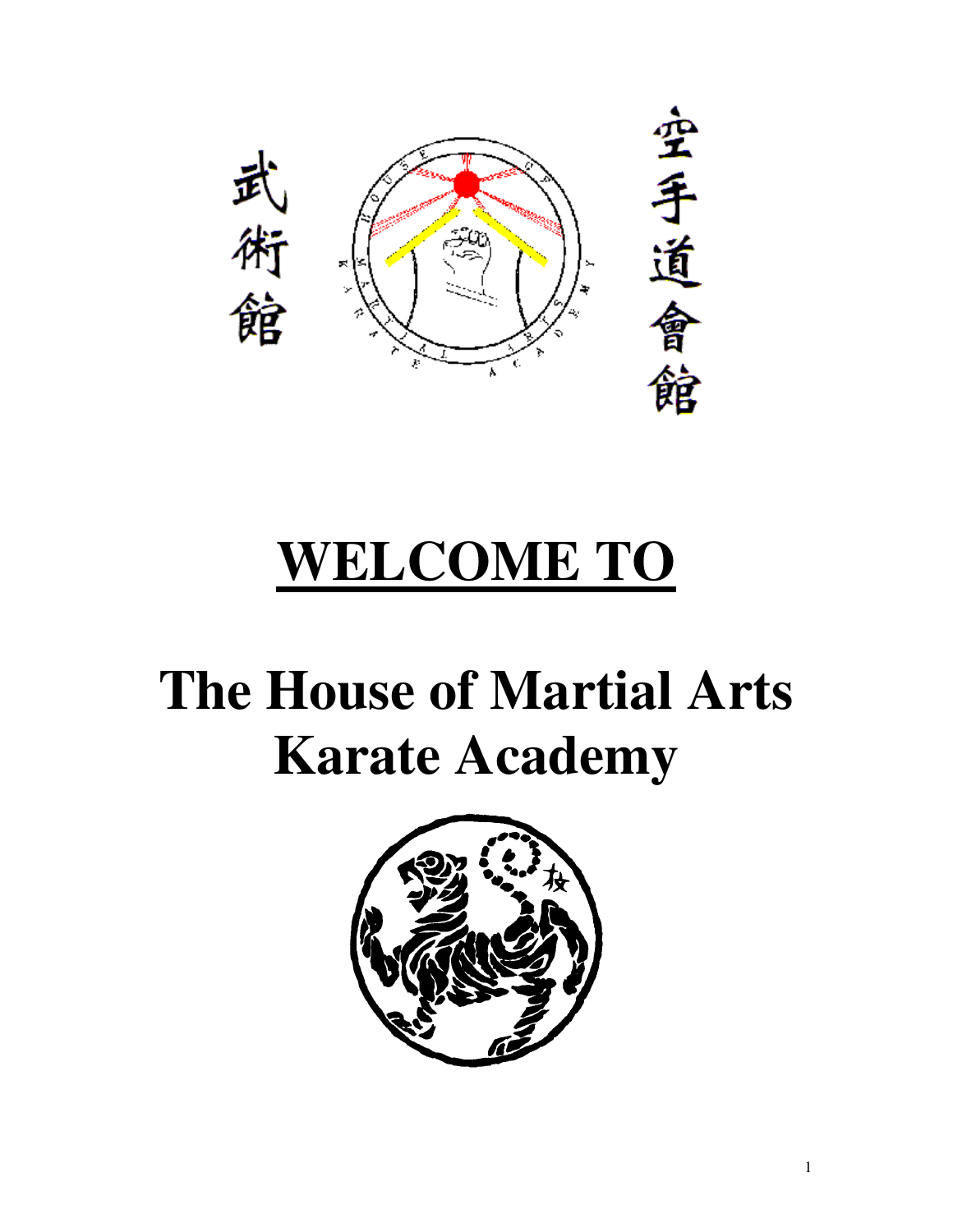# *POLICIES*

- Payment is due on the 1st of each month, a late fee of \$10.00 will be charged after 7 days if payment is not received.
- Payment may be made by cash, checks, or credit card.
- make checks payable to "**House of Martial Arts**".
- **There is a one time initiation fee of \$25.00 due with the first months payment, (if a student does not participate in class for 2 consecutive months or longer the initiation fee will be reassessed).**
- There will be a \$25.00 fee for non-sufficient funds on any check written to "House of Martial Arts".
- There will be no refunds for missed lessons.
- **NO SMOKING**.
- Profanity and/or any type of lude behavior of any kind is not permitted.
- Karate uniforms and belts must be worn while participating in class (after students 1st month of class).
- Shoes and socks are not to be worn while participating in class
- Safety equipment is mandatory while sparring. (hand & feet gear, mouthpiece,
- headgear, & cups. SEE SPARRING RULES.)

*I have read understand and agree to the policies put forth by the House of Martial Arts Karate Academy Signature* 

*(Signature of parent or guardian if under 18 yrs*.*)*\_\_\_\_\_\_\_\_\_\_\_\_\_\_\_\_\_\_\_\_\_\_\_\_\_\_\_\_\_\_\_\_\_\_\_\_\_\_\_\_\_\_\_\_\_

email address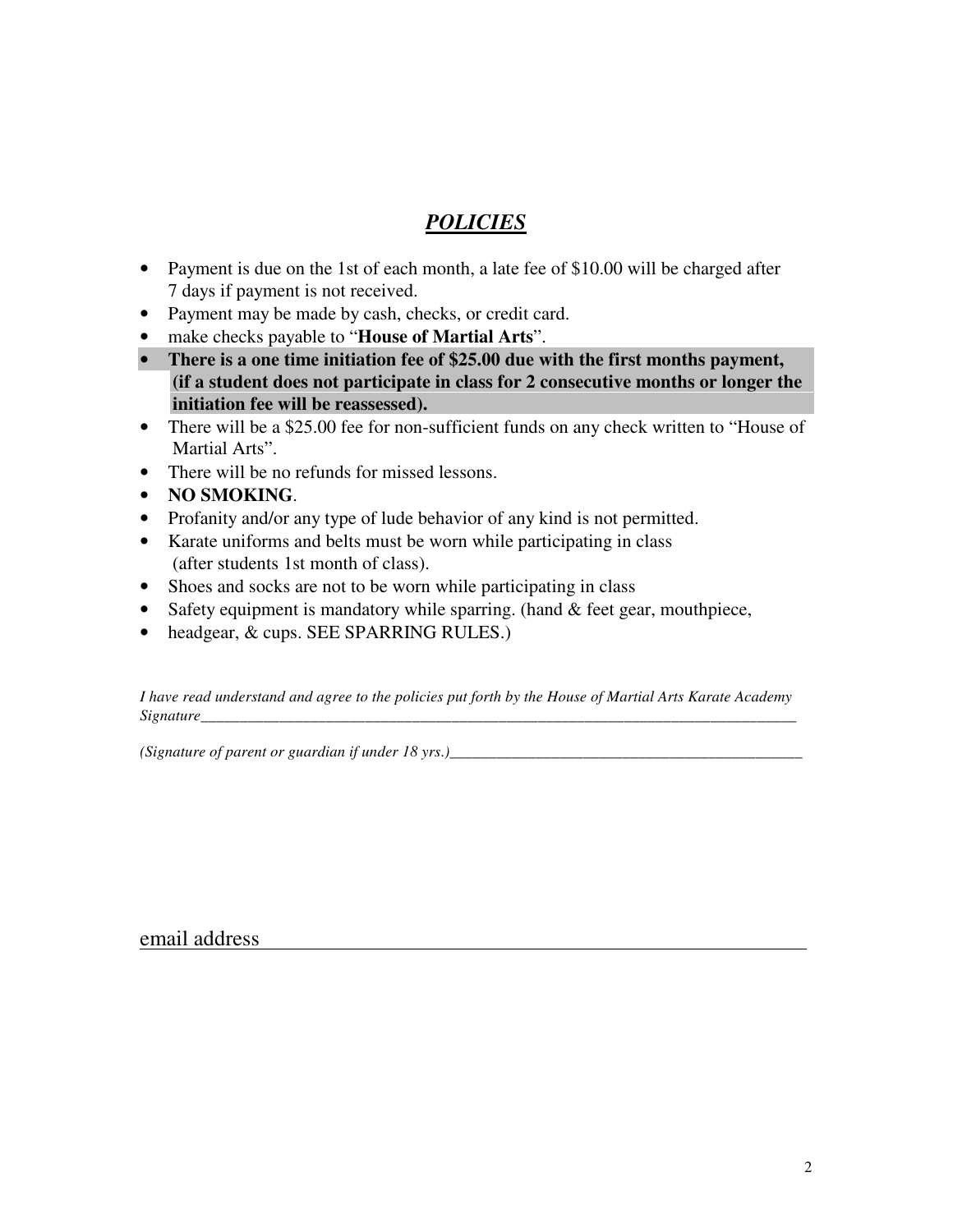#### **House of Martial Arts Karate Academy**

#### ACKNOWLEDGMENT OF RISK AND HOLD HARMLESS AGREEMENT #

I hereby acknowledge that I have voluntarily chosen to use the facilities and participate in the activities of The House of Martial Arts Karate Academy, including, but not limited to, Aerobic/Martial Arts Classes (hereinafter called "program").

I understand the risks involved in the program. I recognize that the programs and its activities involves risk of injury and I agree to accept any and all risks associated with it, including but not limited to property damage or loss, minor bodily injury, severe bodily injury, and death. Furthermore, I recognize that participation in the program involves activities and risks incidental thereto, including but not limited to, travel to and from competitions, practices, classes, limited availability of medical assistance and the possible reckless conduct of other participants. I am voluntarily participating in the program with the knowledge of the risks involved and hereby agree to accept any and all inherent risks of property damage, bodily injury, or death.

In consideration of my participation in the program and to the fullest extent permitted by law, I agree to indemnify, defend and hold harmless The House of Martial Arts Karate Academy, its officers, directors, employees, agents, volunteers and assigns from and against all claims arising out of or resulting from my participation in the program. "Claim" as used in this agreement means any financial loss, claim, suit, action, damage, or expense, including but not limited to attorney's fees, attributable to bodily injury, sickness, disease or death, or injury to or destruction of tangible property including loss of use resulting therefrom. In addition, I hereby voluntarily hold harmless The House of Martial Arts Karate Academy, its officers, directors, employees, agents, volunteers and assigns from any and all claims, both present and future, that may be made by me, my family, estate, heirs or assigns.

I hereby expressly agree to indemnify, defend, and hold harmless The House of Martial Arts Karate Academy, its officers, directors, employees, agents, volunteers and assigns for any claim arising out of or incident to my participation in the program, unless claim is caused by the sole negligence or willful misconduct of The House of Martial Arts Karate Academy.

I also understand that The House of Martial Arts Karate Academy does not provide any medical or dental insurance or life insurance to cover bodily injury, illness or death, nor insurance for personal property damage or loss, nor insurance for liability arising out of my negligent acts or omissions; and I acknowledge that I am completely responsible for my own insurance to cover these expenses.

I further understand that this acknowledgment of risk and hold harmless is intended to be as broad and inclusive as permitted by the laws of the State of Pennsylvania and that if any portion hereof is held invalid, I agree that the balance shall, notwithstanding, continue in full legal force and effect.

I agree that this acknowledgment of risk and hold harmless is effective for as long as I participate in the program.

"I agree as a student or voluntary member of the The House of Martial Arts Karate Academy to abide by all policies, rules, and regulations."

I have read and understand the House of Martial Arts Karate Academy's acknowledgement of risk and hold harmless agreement

\_\_\_\_\_\_\_\_\_\_\_\_\_\_\_\_\_\_\_\_\_\_\_\_\_\_\_\_\_\_\_\_\_\_\_\_\_\_\_\_

 $\frac{1}{2}$  , and the set of the set of the set of the set of the set of the set of the set of the set of the set of the set of the set of the set of the set of the set of the set of the set of the set of the set of the set

Signed: date:

#### Print name:

IF THE PARTICIPANT IS UNDER THE AGE OF 18, A PARENT OR GUARDIAN MUST SIGN AN ACKNOWLEDGMENT OF RISK AND HOLD HARMLESS AGREEMENT.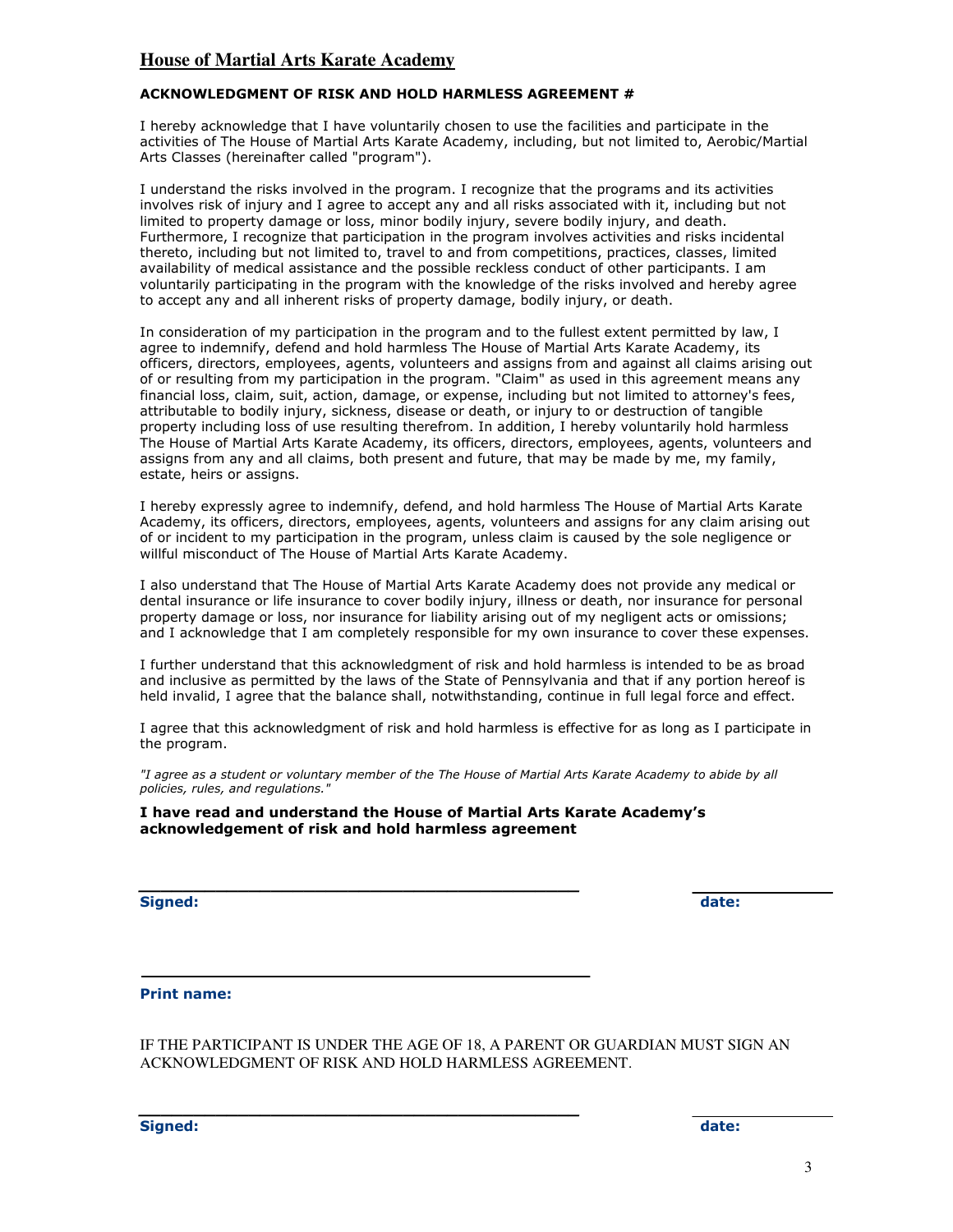### **HOUSE OF MARTIAL ARTS KARATE ACADEMY**

Student information sheet

| Last Name | <u> 1980 - Jan James James Barbara, martin da shekara 1980 - 1981 - 1982 - 1982 - 1983 - 1984 - 1986 - 1986 - 19</u> | First Name | MI. |
|-----------|----------------------------------------------------------------------------------------------------------------------|------------|-----|
| Address   | <u> 1980 - John Stein, Amerikaansk politiker († 1908)</u>                                                            |            |     |
|           |                                                                                                                      |            |     |
| Age:      | Date of Birth                                                                                                        |            |     |

#### **MEDICAL INFORMATION**

List any types of medication being taken that would affect students health while participating in class

\_\_\_\_\_\_\_\_\_\_\_\_\_\_\_\_\_\_\_\_\_\_\_\_\_\_\_\_\_\_\_\_\_\_\_\_\_\_\_\_\_\_\_\_\_\_\_\_\_\_\_\_\_\_\_\_\_\_\_\_\_\_\_\_\_\_\_\_\_\_\_\_\_\_\_\_\_\_\_\_\_\_

\_\_\_\_\_\_\_\_\_\_\_\_\_\_\_\_\_\_\_\_\_\_\_\_\_\_\_\_\_\_\_\_\_\_\_\_\_\_\_\_\_\_\_\_\_\_\_\_\_\_\_\_\_\_\_\_\_\_\_\_\_\_\_\_\_\_\_\_\_\_\_\_\_\_\_\_\_\_\_\_\_\_\_

\_\_\_\_\_\_\_\_\_\_\_\_\_\_\_\_\_\_\_\_\_\_\_\_\_\_\_\_\_\_\_\_\_\_\_\_\_\_\_\_\_\_\_\_\_\_\_\_\_\_\_\_\_\_\_\_\_\_\_\_\_\_\_\_\_\_\_\_\_\_\_\_\_\_\_\_\_\_\_\_\_\_\_

\_\_\_\_\_\_\_\_\_\_\_\_\_\_\_\_\_\_\_\_\_\_\_\_\_\_\_\_\_\_\_\_\_\_\_\_\_\_\_\_\_\_\_\_\_\_\_\_\_\_\_\_\_\_\_\_\_\_\_\_\_\_\_\_\_\_\_\_\_\_\_\_\_\_\_\_\_\_\_\_\_\_\_

Approx. date of last physical examination

List any types of conditions that would affect student ex. asthma, irregular heartbeat etc.

List types of physical activity done on a regular basis

### **IN CASE OF EMERGENCY**

#### **Name and phone no. of person or persons to notify in case of emergency**

**Name and phone no. of person or persons to notify if first party can not be reached** 

\_\_\_\_\_\_\_\_\_\_\_\_\_\_\_\_\_\_\_\_\_\_\_\_\_\_\_\_\_\_\_\_\_\_\_\_\_\_\_\_\_\_\_\_\_\_\_\_\_\_\_\_\_\_\_\_\_\_\_\_\_\_\_\_\_\_\_\_\_\_

\_\_\_\_\_\_\_\_\_\_\_\_\_\_\_\_\_\_\_\_\_\_\_\_\_\_\_\_\_\_\_\_\_\_\_\_\_\_\_\_\_\_\_\_\_\_\_\_\_\_\_\_\_\_\_\_\_\_\_\_\_\_\_\_\_\_\_\_\_\_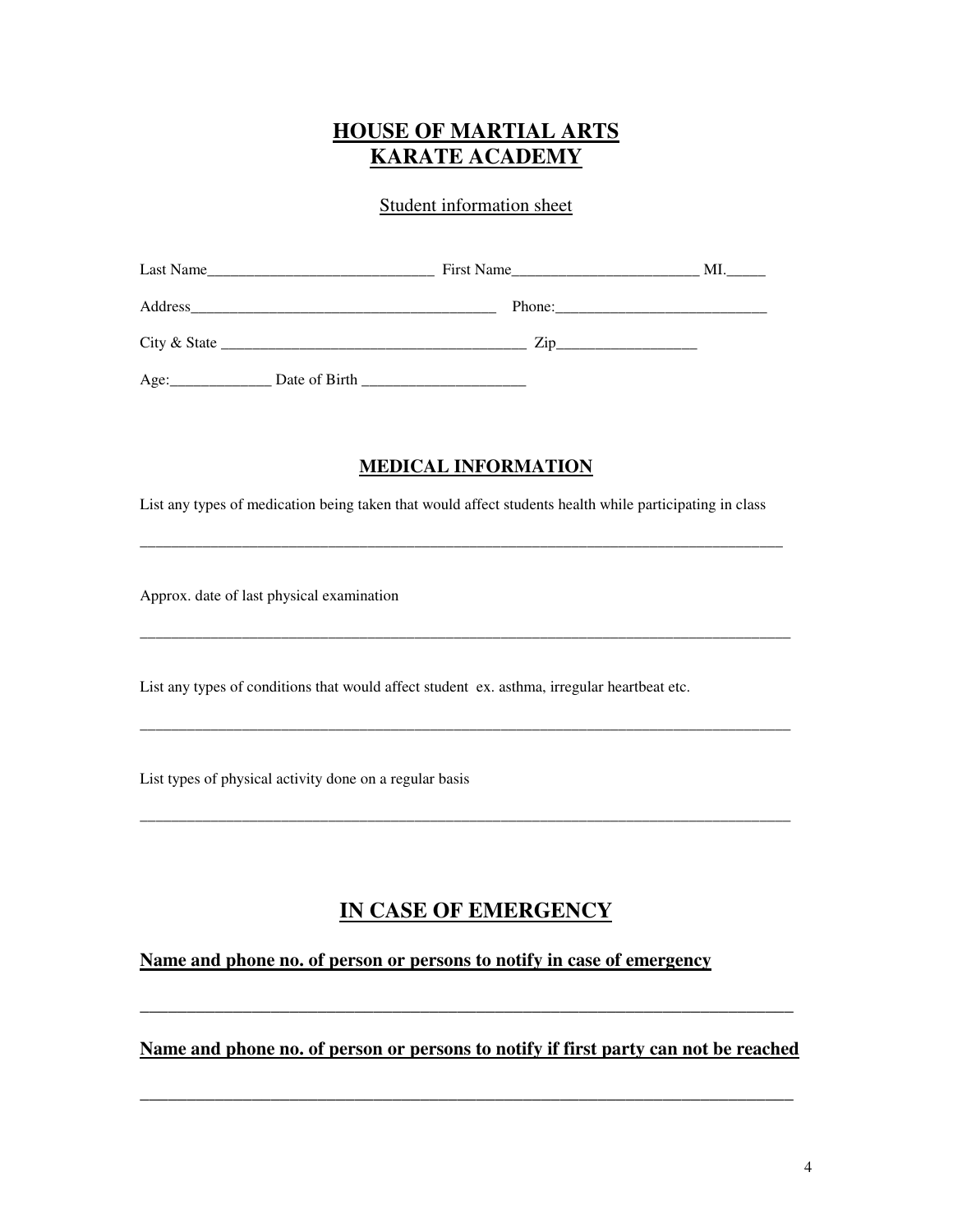# *POLICIES*

- Payment is due on the 1st of each month, a late fee of \$10.00 will be charged after 7 days if payment is not received.
- Payment may be made by cash, checks, or credit card.
- Make checks payable to "**House of Martial Arts**".
- **There is a one time initiation fee of \$25.00 due with the first months payment, (if a student does not participate in class for 2 consecutive months or longer the initiation fee will be reassessed).**
- There will be a \$25.00 fee for non-sufficient funds on any check written to "House of Martial Arts".
- There will be no refunds for missed lessons.
- **NO SMOKING**.
- Profanity and/or any type of lude behavior of any kind is not permitted.
- Karate uniforms and belts must be worn while participating in class (after students 1st month of class).
- Shoes and socks are not to be worn while participating in class
- Safety equipment is mandatory while sparring. (hand & feet gear, mouthpiece,
- headgear, & cups. SEE SPARRING RULES.)

*I have read understand and agree to the policies put forth by the House of Martial Arts Karate Academy Signature*\_\_\_\_\_\_\_\_\_\_\_\_\_\_\_\_\_\_\_\_\_\_\_\_\_\_\_\_\_\_\_\_\_\_\_\_\_\_\_\_\_\_\_\_\_\_\_\_\_\_\_\_\_\_\_\_\_\_\_\_\_\_\_\_\_\_\_\_\_\_\_\_\_\_\_\_

*(Signature of parent or guardian if under 18 yrs.)*